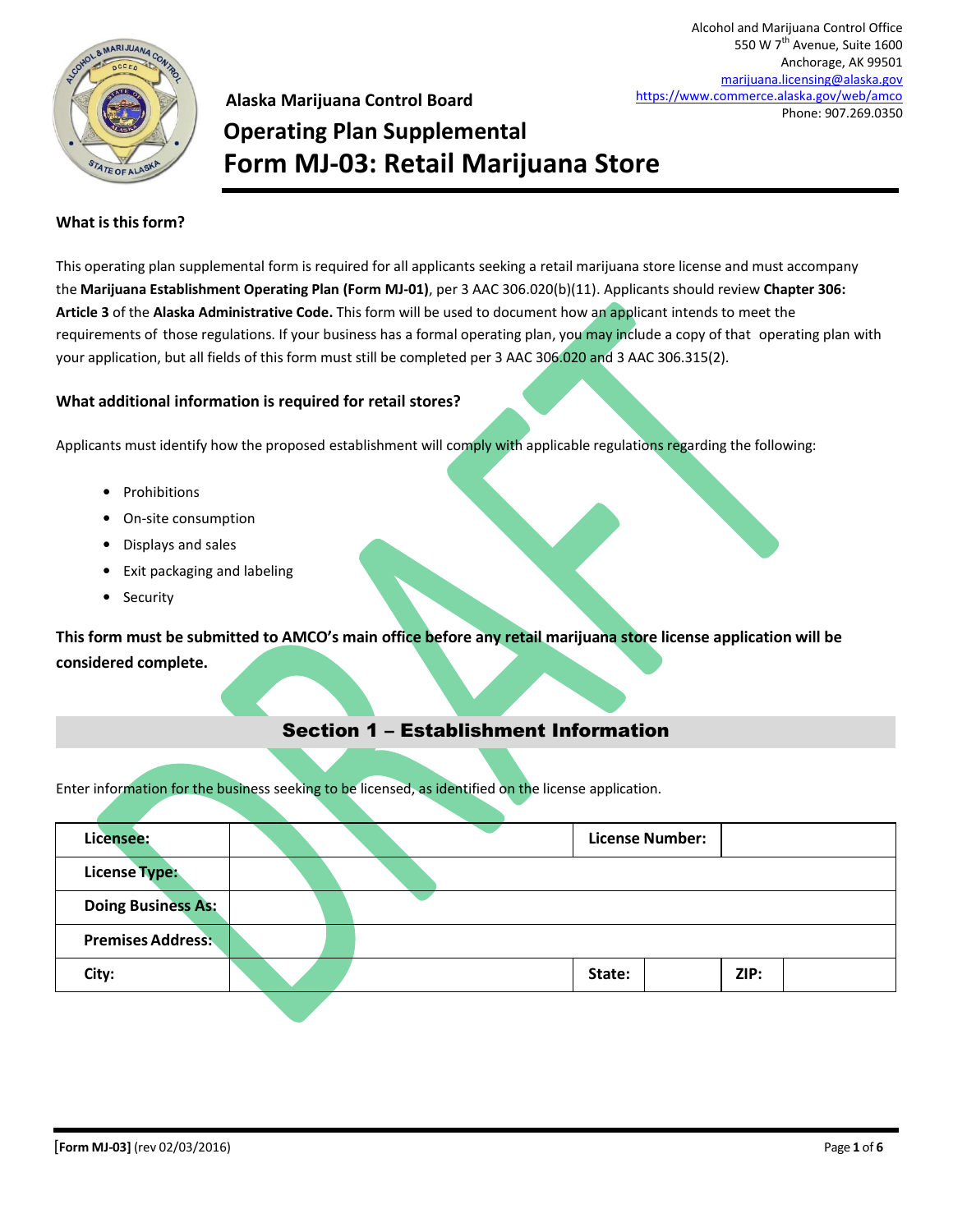

550 W 7<sup>th</sup> Avenue, Suite 1600 Anchorage, AK 99501

Alcohol and Marijuana Control Office

### **Operating Plan Supplemental** [marijuana.licensing@alaska.gov](mailto:marijuana.licensing@alaska.gov) <https://www.commerce.alaska.gov/web/amco> Phone: 907.269.0350

## **Form MJ-03: Retail Marijuana Store** ☐ ☐ ☐ ☐ ☐ ☐ ☐ ☐ Applicants should review 3 AAC 306.310 and be able to answer "Agree" to all items below. The retail marijuana store will not: Agree Disagree Disagree Disagree Disagree Disagree Disagree Disagree Disagree **Sell, give, distribute, deliver, or offer to sell, give, distribute, or deliver marijuana or marijuana product in a quantity exceeding the limit set out in 3 AAC 306.355 Sell, give, distribute, deliver, or offer to sell, give, distribute, or deliver marijuana or marijuana product over the internet Offer or deliver to a consumer, as a marketing promotion or for any other reason, free marijuana or marijuana product, including a sample Offer or deliver to a consumer, as a marketing promotion or for any other reason, alcoholic beverages, free or for compensation** Section 2 – Prohibitions

**Alaska Marijuana Control Board**

**Describe how you will ensure that the retail marijuana store will not sell, give, distribute, or deliver marijuana or marijuana product to a person who is under the influence of an alcoholic beverage, inhalant, or controlled substance:**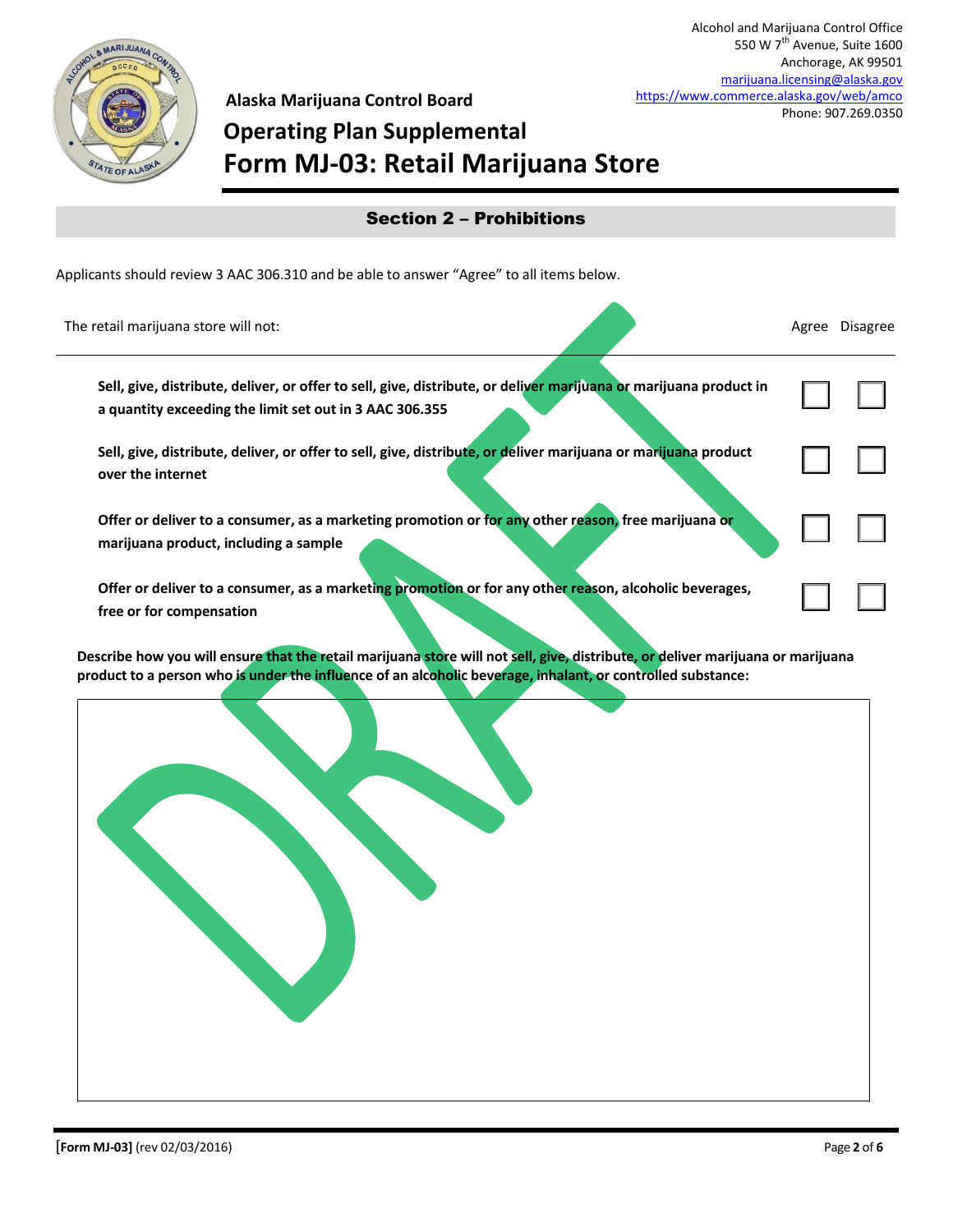

**Alaska Marijuana Control Board**

## **Operating Plan Supplemental Form MJ-03: Retail Marijuana Store**

| <b>Section 3 - On-site Consumption</b>                                                                                                                                    |     |    |
|---------------------------------------------------------------------------------------------------------------------------------------------------------------------------|-----|----|
|                                                                                                                                                                           | Yes | No |
| Do you plan to request approval of the board to permit consumption of marijuana of marijuana product in a<br>designated area on the proposed premises?                    |     |    |
| If "Yes", describe how you ensure that only marijuana or marijuana products that were purchased at your proposed premises<br>are being consumed, per 3 AAC 306.305(a)(4): |     |    |
| <b>Section 4 - Displays and Sales</b>                                                                                                                                     |     |    |
| Describe how marijuana and marijuana products at the retail marijuana store will be displayed and sold:                                                                   |     |    |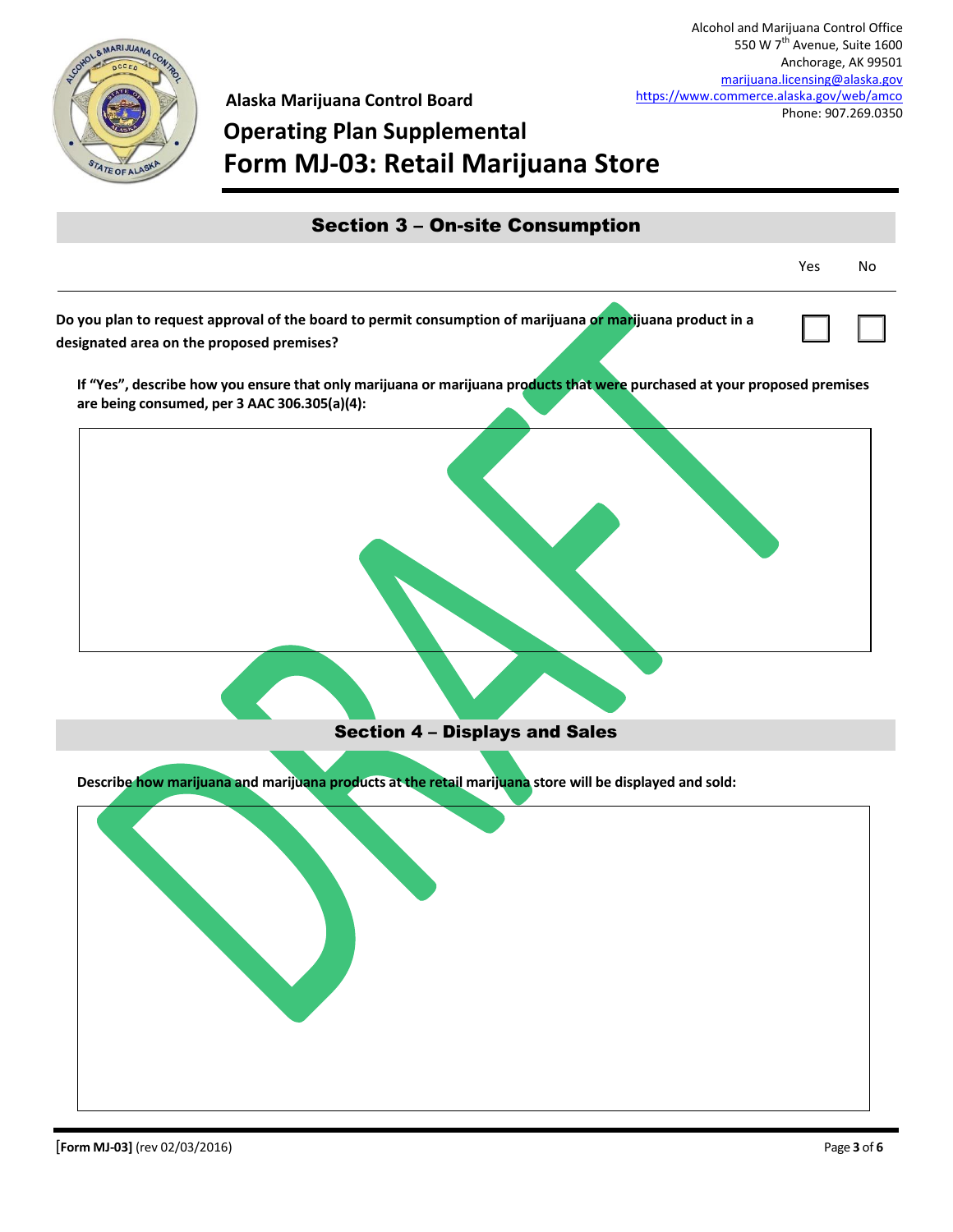

**Alaska Marijuana Control Board Operating Plan Supplemental Form MJ-03: Retail Marijuana Store**

### Section 5 – Exit Packaging and Labeling

Review the requirements under 3 AAC 306.345, and identify how the proposed establishment will meet the listed requirements.

**Describe how the retail marijuana store will ensure that marijuana and marijuana products sold on its licensed premises will meet the packaging and labeling requirements set forth in 3 AAC 306.345(a):**



**Provide a sample label that the retail marijuana store will use to meet the labeling requirements under 3 AAC 306.645(b):**

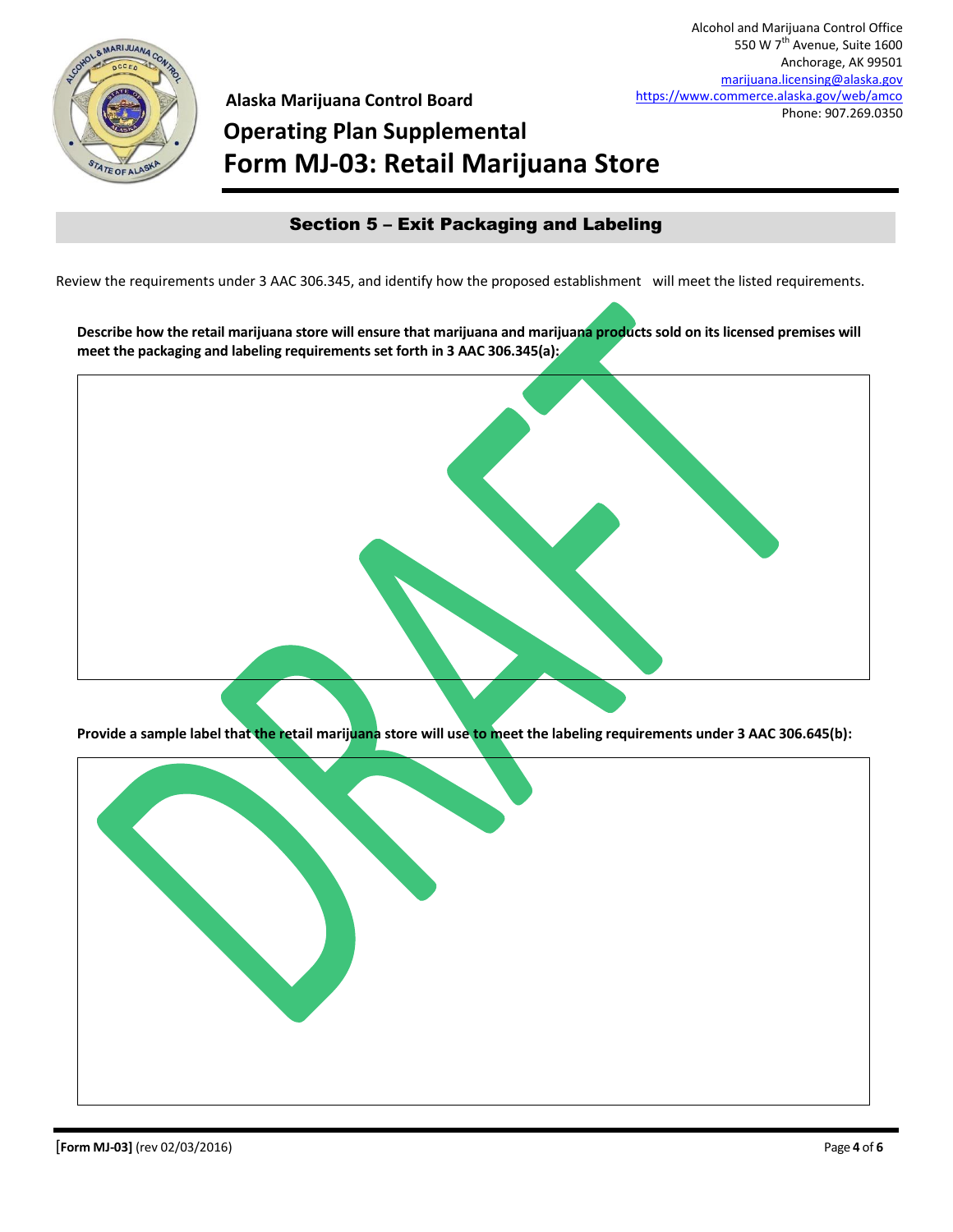

**Alaska Marijuana Control Board**

# **Operating Plan Supplemental Form MJ-03: Retail Marijuana Store**

Section 6 – Security

**Identification Requirement to Prevent Sale to Person Under 21 (3 AAC 306.350):**

**Describe the retail marijuana store's procedures for ensuring a form of valid photographic identification has been produced before selling marijuana or marijuana product to a person, per 3 AAC 306.350(a):**



I declare under penalty of perjury that I have examined this form, including all accompanying schedules and statements, and to the best of my knowledge and belief find it to be true, correct, and complete.

|  | Signature of licensee |
|--|-----------------------|
|--|-----------------------|

 $\qquad \qquad \blacksquare$ 

 $\qquad \qquad \blacksquare$ Printed name

Subscribed and sworn to before me this \_\_\_\_\_ day of \_\_\_\_\_\_\_\_\_\_\_\_\_\_\_\_\_\_\_\_\_\_\_\_\_\_\_\_, 20\_

Notary Public in and for the State of Alaska.

\_\_\_\_\_\_\_\_\_\_\_\_\_\_\_\_\_\_\_\_\_\_\_\_\_\_\_\_\_\_\_\_\_\_\_\_\_\_\_\_

My commission expires: \_\_\_\_\_\_\_\_\_\_\_\_\_\_\_\_\_\_\_\_